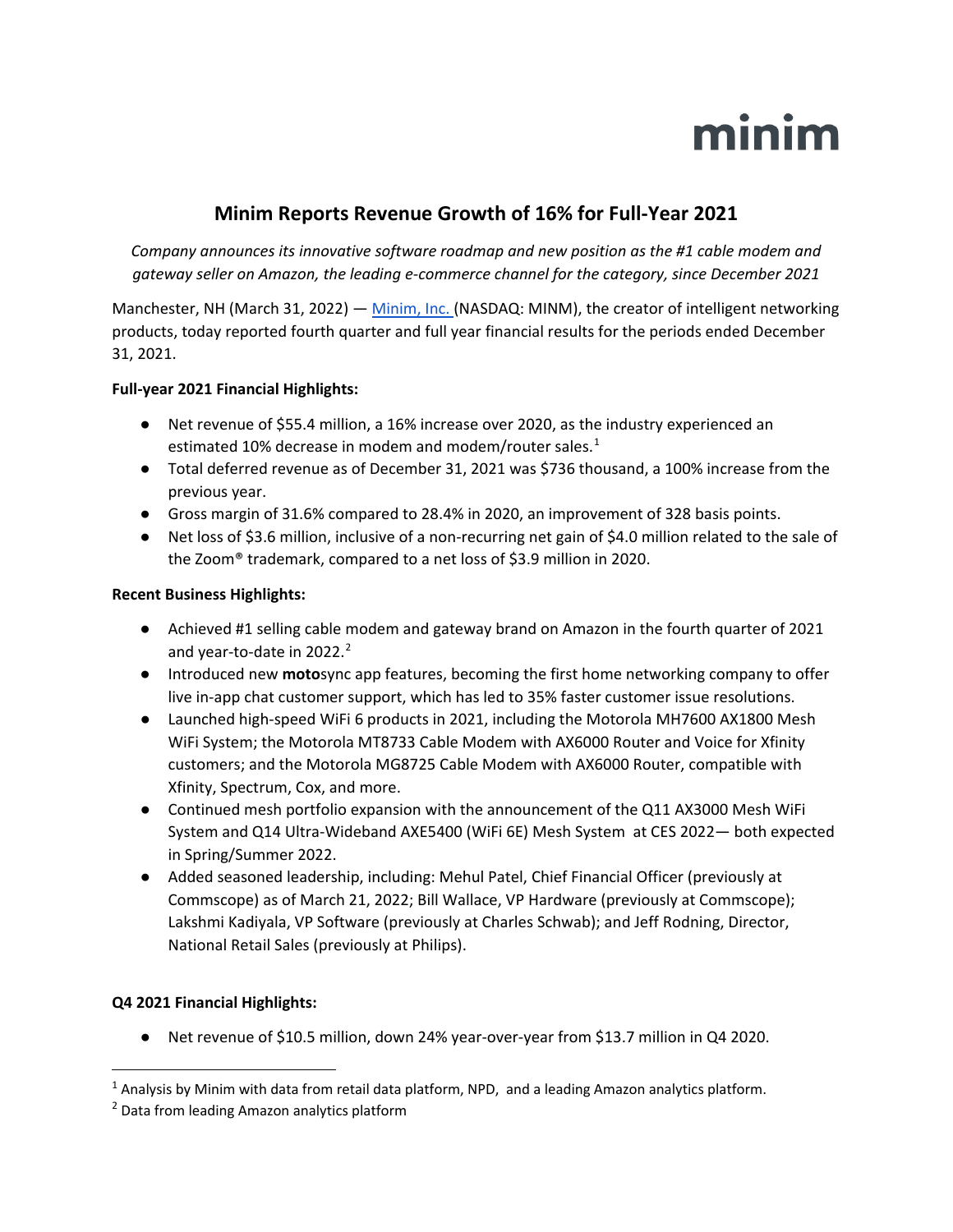- Gross margin of 33.0% compared to 32.8% in Q4 2020.
- Net loss of \$3.2 million compared to a net loss of \$1.2 million in Q4 2020.

Gray Chynoweth, Chief Executive Officer of Minim, said, "I am pleased to welcome Mehul and discuss our 2021 performance in our upcoming earnings presentation. While we saw growth for the year, in Q4 we experienced headwinds from substantial supply chain challenges and demand that subsided from the peak of COVID shutdowns. Overall, I am very proud of our team's hard work to continuously deliver advanced, intelligent networking products to our customers and outpace the market in retail cable product sales. We entered 2022 with a much stronger cash and inventory position than the prior year, an innovative product roadmap, and incredible new talent. Additionally, we expect to see a bounce-back in the first quarter on quarter over quarter revenue growth. I look forward to sharing more with investors shortly."

The company experienced a net loss in 2021 of \$3.6 million, or (\$0.09) per basic and diluted share, compared to a net loss of \$3.9 million, or (\$0.15) per basic and diluted share in 2020. The net loss for 2021 includes non-recurring income of \$4.0 million related to the sale of the Company's right, title and interest in the ZOOM® trademark.

The company experienced a net loss in the fourth quarter of 2021 of \$3.2 million, compared to a net loss of \$1.2 million, or (\$0.04) per basic and diluted share, in the fourth quarter of 2020.

Non-GAAP Adjusted EBITDA was (\$4.5) million in 2021 when adjusted for \$4.0 million of trademark income, \$1.0 million in stock-based compensation expense, and \$0.7 million of revenue bookings, a (\$6.3) million year-over-year decrease compared to \$1.7 million in 2020, which was normalized for \$4.3 million in tariffs and pandemic related air freight, \$1.6 million in one-time merger costs, and \$0.5 million in stock-based compensation expense. Non-GAAP Adjusted EBITDA in the fourth quarter of 2021 was (\$3.1) million when adjusted for \$0.2 million in stock-based compensation expense and \$(0.4) million of revenue bookings, a (\$2.6) million year-over-year decrease compared to \$(0.5) million in the fourth quarter of 2020, which was normalized for \$1.3 million one-time merger costs, \$0.2 million in stockbased compensation expense, \$0.2 million in tariffs and pandemic related air freight. On a sequential, quarter-over-quarter basis, this represents a (\$1.8) million decrease compared to (\$1.4) million in the third quarter of 2021. Please see the section below titled "Non-GAAP Financial Measure" for an explanation of the Company's non-GAAP financial measures.

At the end of 2021, the company had \$13.1 million of cash, cash equivalents and restricted cash compared to \$1.6 million at the end of 2020. The company had \$0.4 million in availability for borrowing under its \$25.0 million credit facility at December 31, 2021. The 2021 ending cash balance increased over the prior year end as a result of the closing of a secondary public offering for \$22.7 million in net proceeds and the sale of assets related to the Zoom brand for \$4 million in net proceeds.

#### **Business Outlook**

"When the pandemic exploded remote working in 2020, consumers rushed to upgrade their home networks," said Nicole Zheng, President and CMO of Minim. "While this exceptional market growth subsided in 2021, we see signals of a bright future: Over half of the connected devices shipped in 2021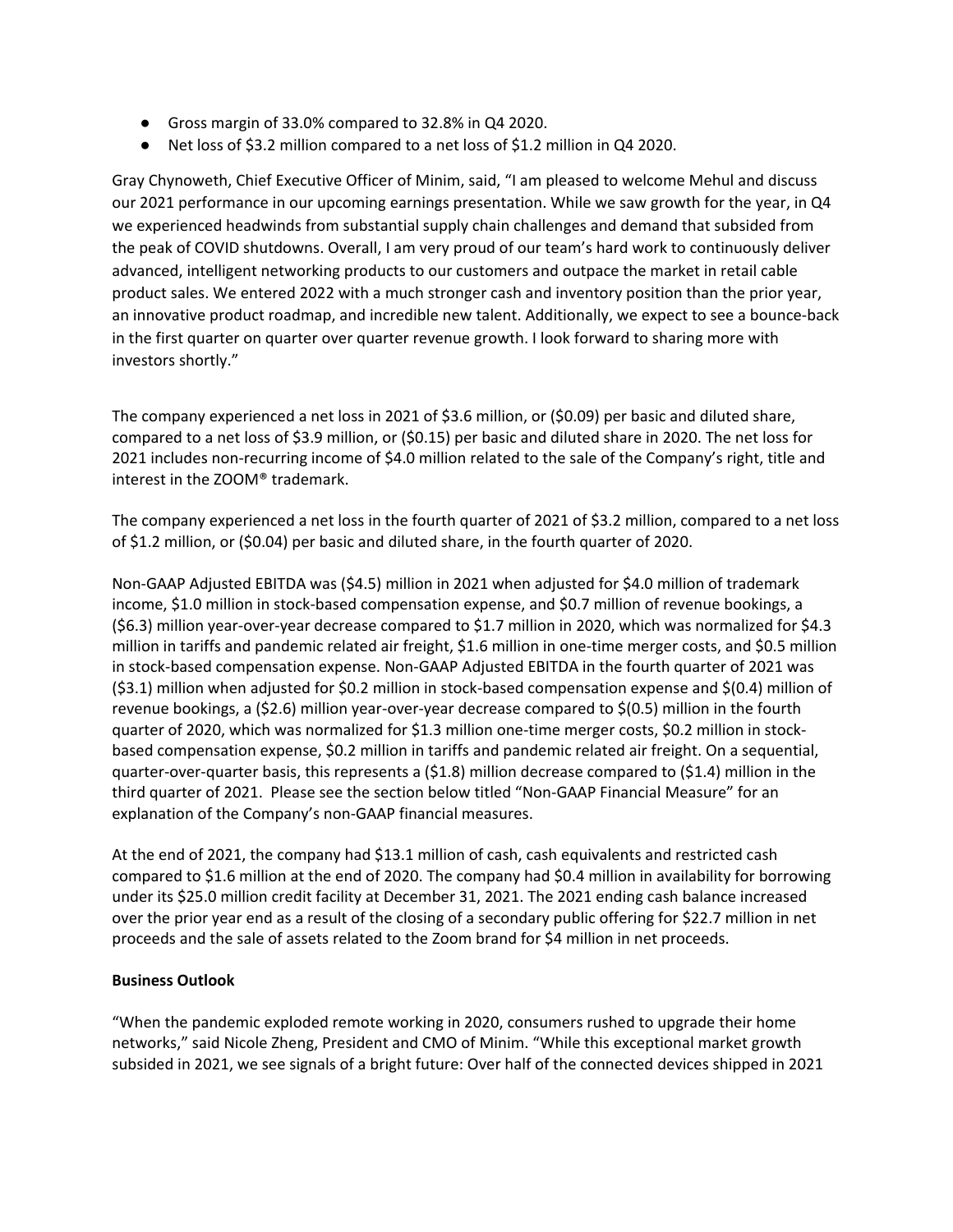are capable of WiFi 6 connectivity, expected to grow to 79 percent in 2022<sup>[3](#page-2-0)</sup>. With our expanding WiFi 6, and soon WiFi 6E, product portfolio, we are able to serve the consumers looking to support their new devices with the latest WiFi protocol. What's more, we are expanding how we reach and serve customers by leveraging our e-commerce strategies in new channels and designing an innovative software roadmap that delivers an app-first user experience and standalone software value."

### **Non-GAAP Financial Measure**

In addition to financial measures prepared in accordance with generally accepted accounting principles in the United States ("GAAP"), this news release contains the non-GAAP financial measures Adjusted EBITDA, which we define as GAAP net income (loss) plus depreciation of fixed assets and amortization of intangible assets, other (expense) income, net, income tax provision, material one-time expenses and income, and stock-based compensation expenses, and Revenue Bookings, which we define as GAAP Revenue, which was \$10.5 million for Q4 2021, plus the change in Deferred Revenue recorded within the financial reporting period being disclosed, which amounted to (\$0.4) million for Q4 2021.

We use these non-GAAP financial measures in internal forecasts and models when establishing internal operating budgets, supplementing the financial results and forecasts reported to our Board of Directors, and evaluating short-term and long-term operating trends in our operations. We believe that these measures provide an enhanced understanding of our underlying operational measures to manage the business, to evaluate performance compared to prior periods and the marketplace, and to establish operational goals.

Minim believes that these non-GAAP financial measures are also useful to investors and analysts in comparing its performance across reporting periods on a consistent basis. These supplemental financial measures exclude temporary supplemental air freight resulting from supply chain interruptions resulting from a global pandemic; China tariffs as the company believes these costs are not part of normal business operations (the imposed tariff rates increased mid-2019 from 10% to 25% on the value of imported goods and remained at 25% until the company relocated its manufacturing source from China to Vietnam by June 2020); costs incurred and related to the merger with Zoom Connectivity, Inc. as the company deems these costs as one-time in nature; and the one-time income from the forgiveness of the Payroll Protection Program loan.

These non-GAAP financial measures should not be considered in isolation or as a substitute for financial information provided in accordance with GAAP. These financial measures may not be computed in the same manner as similarly titled measures used by other companies. We expect to continue to incur expenses similar to the financial adjustments described above and investors should not infer from our presentation of these non-GAAP financial measures that these costs are unusual, infrequent or nonrecurring.

# **Conference Call Details Date/Time:**

Minim will host a conference call today, March 31, 2022, at 8:30 a.m. ET to discuss these results. To participate, please access the live webcast at [https://ir.minim.com,](https://ir.minim.co/) or by dialing (866) 393-7958 (US) or (706) 643-5255 (international) and referencing code 3847933.

<span id="page-2-0"></span><sup>3</sup> <https://www.wi-fi.org/beacon/the-beacon/wi-fi-6-shipments-to-surpass-52-billion-by-2025>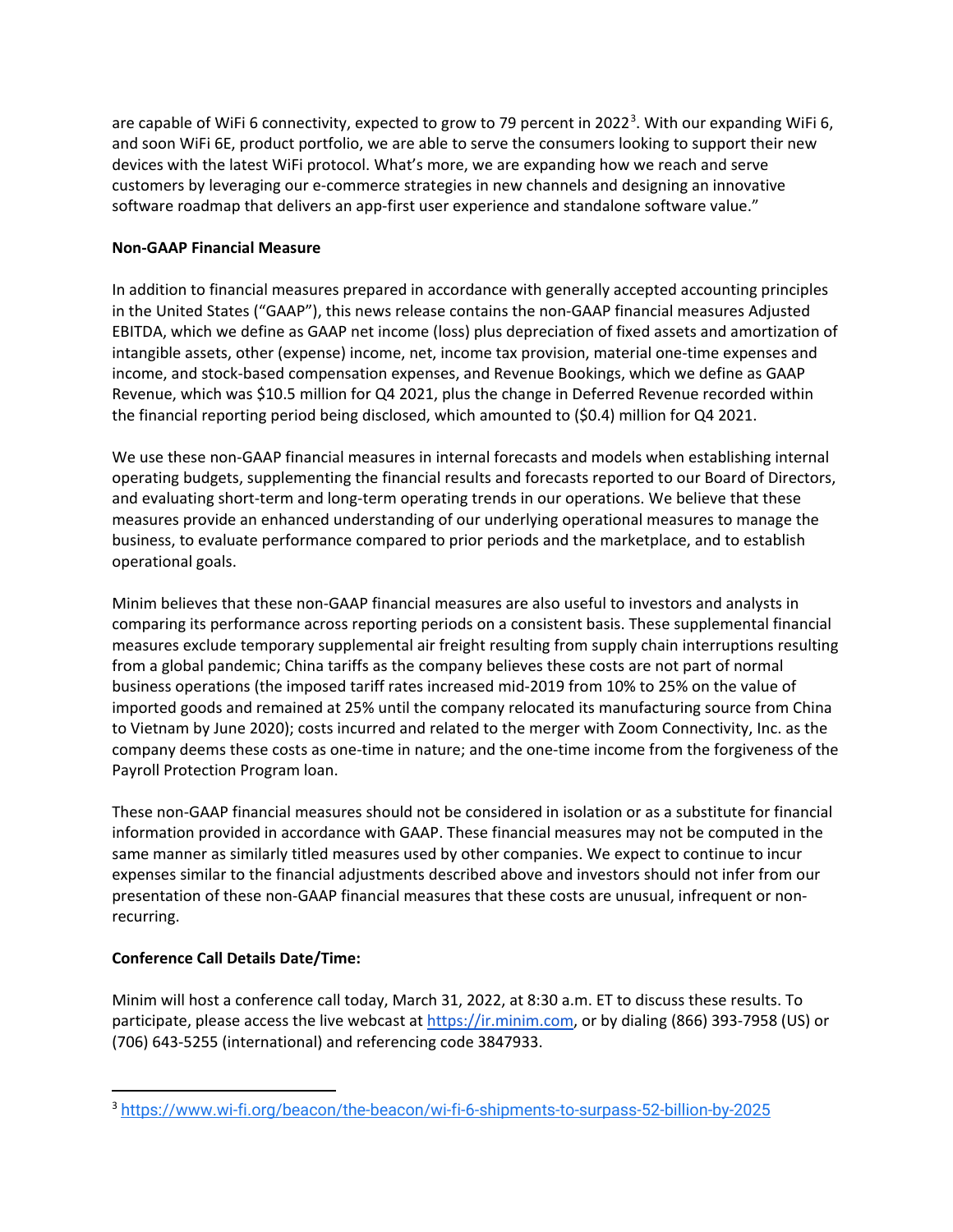A slide presentation will accompany management's remarks and will be accessible five minutes prior to the start of the call via the following link: [https://ir.minim.com.](https://ir.minim.com/) A recording of the call will also be made available afterwards through the investor information section of the company's website.

#### **About Minim**

[Minim, Inc.,](https://www.globenewswire.com/Tracker?data=BVSaxN8J3WIQZJiICNMOTiZN8xmPmf1fszphvzogxlLlCMIOMdq6wFMIC0EuJ_qu_PkQTnMttHS7lUcjeIsJmfyMGauh4VXPv0SRwUgThdYnbxn9PZDKsqS984fdYDK6zKJVUlKLsVG836dy3_ro4wcoosmgpzrUkTe7kPQtJYS-YLFGOYdk6US-VJnDHe-gXQd89LeGCO6LIZrZIz2LzAQkyUlYlkZAj2XBFwz1HVs=) (NASDAQ: MINM) was born in 1977 as a networking company and now delivers intelligent software to protect and improve the WiFi connections we depend on to work, learn, and live. Minim's cloud platform powers intuitive apps and a variety of routers, helping customers take control of their connected experience and privacy. Headquartered in Manchester, N.H., Minim holds the exclusive global license to design and manufacture consumer networking products under the Motorola brand. To learn more, visit [https://www.minim.com.](https://www.minim.com/)

*MOTOROLA and the Stylized M Logo are trademarks or registered trademarks of Motorola Trademark Holdings, LLC and are used under license.*

#### **About Motorola Strategic Brand Partnerships**

For over 90 years the Motorola brand has been known around the world for high quality, innovative and trusted products. Motorola's Strategic Brand Partnership program seeks to leverage the power of this iconic brand by teaming with dynamic companies who offer unique, high-quality products that enrich consumers' lives. Strategic brand partners work closely with Motorola engineers while developing and manufacturing their products, ensuring that their products meet the exacting safety, quality, and reliability standards that consumers have come to expect from Motorola. To learn more about Motorola strategic brand partnerships, follow us @ShopMotorola.

#### **Forward-Looking Statements**

This press release contains "forward-looking statements", within the meaning of the safe harbor provisions of the U.S. Private Securities Litigation Reform Act of 1995. Such forward-looking statements relate to Minim's plans, expectations, and intentions. Actual results may be materially different from expectations as a result of known and unknown risks, including: risks associated with Minim's potential inability to realize intended benefits of the acquisition by merger of Zoom Connectivity, Inc.; the potential increase in tariffs on the company's imports; the potential difficulties and supply interruptions from moving the manufacturing of the company's products in Vietnam; risks relating to global semiconductor shortages; potential changes in NAFTA; the potential need for additional funding which Minim may be unable to obtain; declining demand for certain of Minim's products; delays, unanticipated costs, interruptions or other uncertainties associated with Minim's production and shipping; Minim's reliance on several key outsourcing partners; uncertainty of key customers' plans and orders; risks relating to product certifications; Minim's dependence on key employees; uncertainty of new product development, including certification and overall project delays, budget overruns; the risk that newly introduced products may contain undetected errors or defects or otherwise not perform as anticipated; costs and senior management distractions due to patent related matters; risks from a material weakness in our internal control over financial reporting; the impact of the COVID-19 pandemic; risks associated with macroeconomic factors including supply chain issues, inflation, tightening of money markets and labor shortages; and other risks set forth in Minim's filings with the Securities and Exchange Commission. Minim cautions readers not to place undue reliance upon any such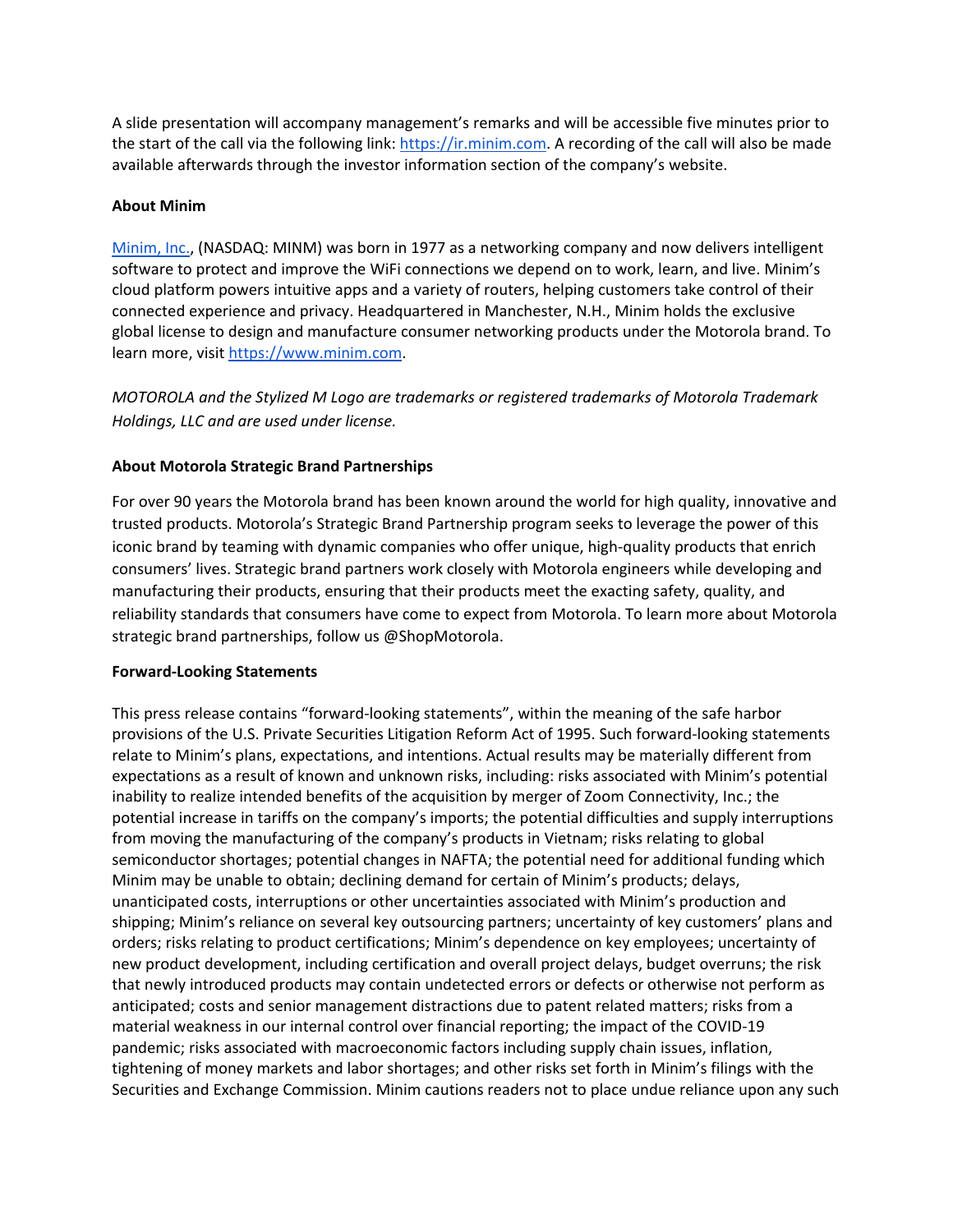forward-looking statements, which speak only as of the date made. Minim expressly disclaims any obligation or undertaking to release publicly any updates or revisions to any such statements to reflect any change in Minim's expectations or any change in events, conditions or circumstance on which any such statement is based.

**Media Contact:** Nicole Zheng, President & CMO [nicole@minim.com](mailto:nicole@minim.com)

**Investor Relations Contact:**  James Carbonara [james@haydenir.com](mailto:james@haydenir.com)  (646) 755-7412

**-- Tables Follow –**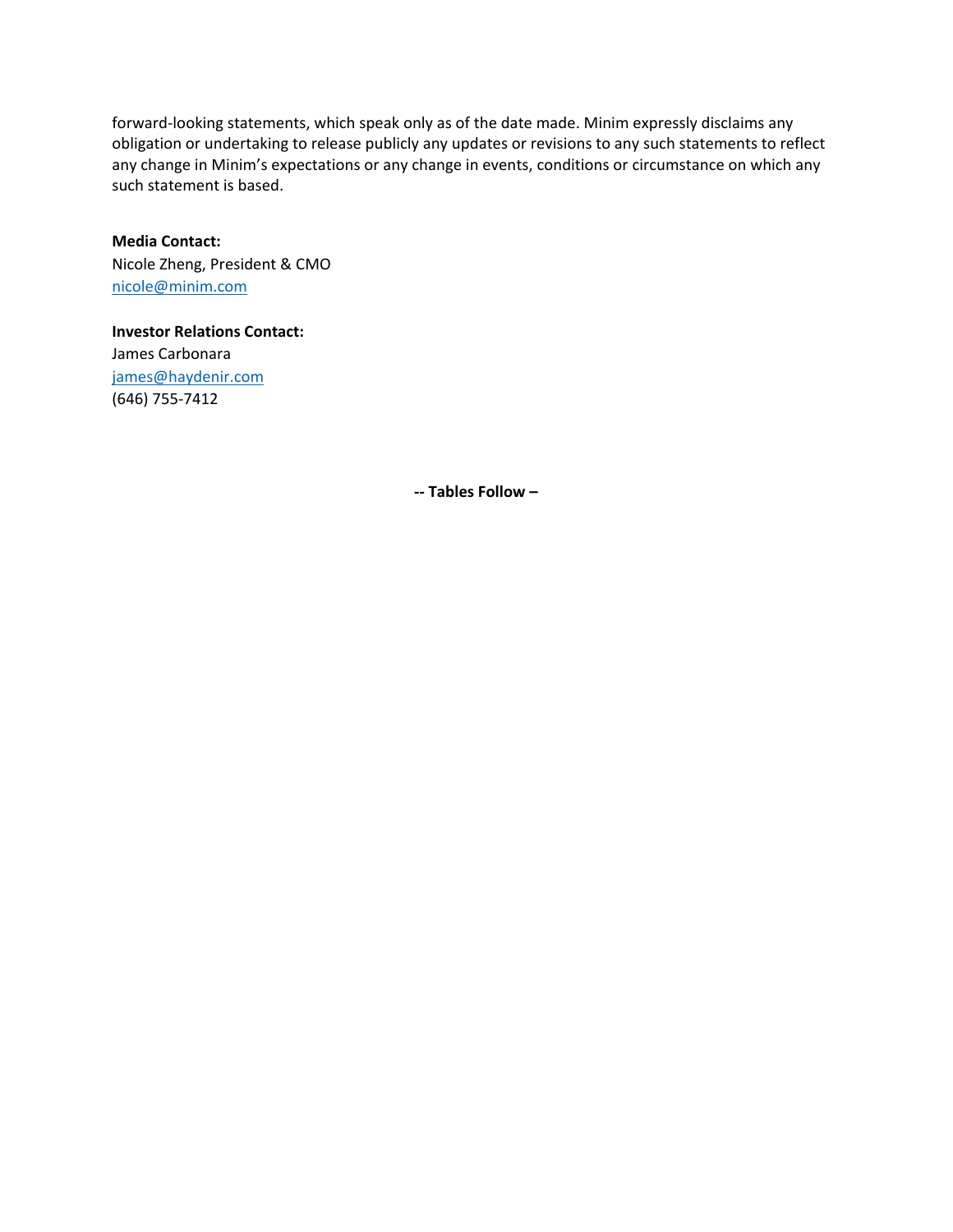# **Minim, Inc.**

# **Consolidated Balance Sheets As of December 31, 2021 and 2020 (in thousands, except share data)**

|                                                                                                                                                                                | December 31,    |               |          |
|--------------------------------------------------------------------------------------------------------------------------------------------------------------------------------|-----------------|---------------|----------|
|                                                                                                                                                                                | 2021            |               | 2020     |
|                                                                                                                                                                                |                 |               |          |
| <b>ASSETS</b>                                                                                                                                                                  |                 |               |          |
| Current assets                                                                                                                                                                 |                 |               |          |
| Cash and cash equivalents                                                                                                                                                      | \$<br>12,570 \$ |               | 772      |
| Restricted cash                                                                                                                                                                | 500             |               | 800      |
| Accounts receivable, net                                                                                                                                                       | 4,881           |               | 9,203    |
| Inventories, net                                                                                                                                                               | 32,503          |               | 16,505   |
| Prepaid expenses and other current assets                                                                                                                                      | 588             |               | 399      |
| <b>Total current assets</b>                                                                                                                                                    | 51,042          |               | 27,679   |
| Equipment, net                                                                                                                                                                 | 763             |               | 455      |
| Operating lease right-of-use assets                                                                                                                                            | 242             |               | 87       |
| Goodwill                                                                                                                                                                       | 59              |               | 59       |
| Intangible assets, net                                                                                                                                                         | 262             |               | 389      |
| Other assets                                                                                                                                                                   | 545             |               | 942      |
| <b>Total assets</b>                                                                                                                                                            | \$<br>52,913    | $\frac{1}{2}$ | 29,611   |
|                                                                                                                                                                                |                 |               |          |
| LIABILITIES AND STOCKHOLDERS' EQUITY                                                                                                                                           |                 |               |          |
| <b>Current liabilities</b>                                                                                                                                                     |                 |               |          |
| <b>Bank credit line</b>                                                                                                                                                        | \$<br>5,065     | -\$           | 2,442    |
| Accounts payable                                                                                                                                                               | 12,458          |               | 11,745   |
| Current maturities of government loan                                                                                                                                          | 34              |               | 65       |
| Current maturities of operating lease liabilities                                                                                                                              | 143             |               | 66       |
| <b>Accrued expenses</b>                                                                                                                                                        | 5,280           |               | 7,465    |
| Deferred revenue, current                                                                                                                                                      | 292             |               |          |
| <b>Total current liabilities</b>                                                                                                                                               | 23,272          |               | 21,783   |
|                                                                                                                                                                                |                 |               |          |
| Long term government loan, less current maturities                                                                                                                             |                 |               | 15<br>22 |
| Operating lease liabilities, less current maturities                                                                                                                           | 99              |               |          |
| Deferred revenue, noncurrent                                                                                                                                                   | 444             |               |          |
| <b>Total Liabilities</b>                                                                                                                                                       | 23,815          |               | 21,820   |
|                                                                                                                                                                                |                 |               |          |
| Stockholders' equity                                                                                                                                                           |                 |               |          |
| Common Stock: Authorized: 60,000,000 shares at \$0.01 par value; issued and outstanding:<br>45,885,043 shares at December 31, 2021 and 35,074,922 shares at December 31, 2020, |                 |               |          |
| respectively                                                                                                                                                                   | 459             |               | 351      |
| Additional paid-in capital                                                                                                                                                     | 89,313          |               | 64,527   |
| <b>Accumulated deficit</b>                                                                                                                                                     | (60, 674)       |               | (57,087) |
| Total stockholders' equity                                                                                                                                                     | 29,098          |               | 7,791    |

Total liabilities and stockholders' equity  $\overline{\varsigma}$  52,913  $\overline{\varsigma}$  52,913  $\overline{\varsigma}$  29,611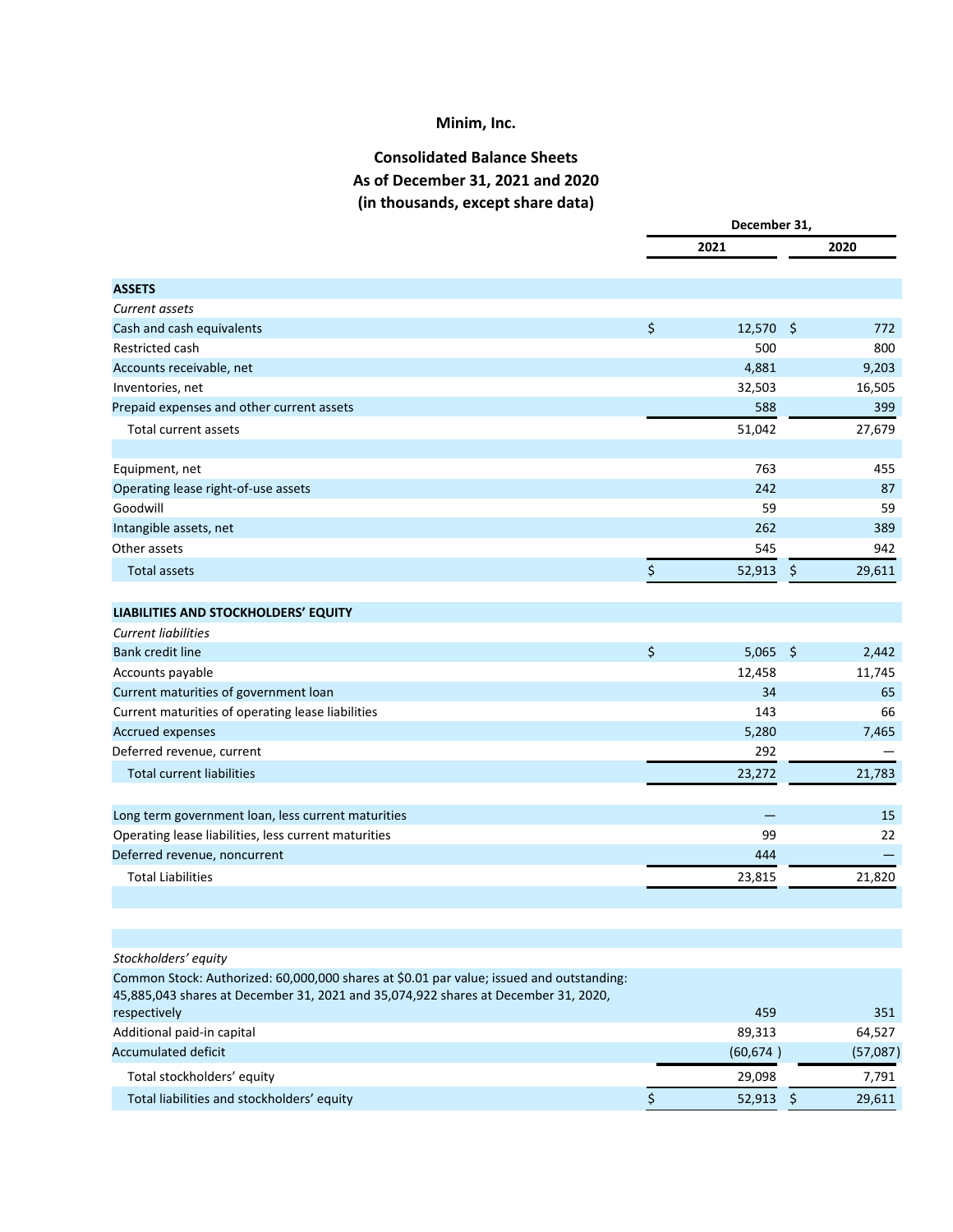# **Minim, Inc. Consolidated Statement of Operations Years Ended December 31, 2021 and 2020 (in thousands, except per share data)**

|                                                          | <b>Three Months Ended</b><br>December 31,<br>(Unaudited) |    |              | <b>Twelve months ended</b><br>December 31, |         |  |
|----------------------------------------------------------|----------------------------------------------------------|----|--------------|--------------------------------------------|---------|--|
|                                                          | 2021                                                     |    | 2020         | 2021                                       | 2020    |  |
|                                                          |                                                          |    |              |                                            |         |  |
| Net sales                                                | \$<br>10,476                                             | \$ | \$<br>13,733 | \$<br>55,423                               | 47,988  |  |
| Cost of goods sold                                       | 7,021                                                    |    | 9,222        | 37,893                                     | 34,382  |  |
| Gross profit                                             | 3,455                                                    |    | 4,511        | 17,530                                     | 13,606  |  |
| Operating expenses:                                      |                                                          |    |              |                                            |         |  |
| Selling and marketing                                    | 3,865                                                    |    | 2,506        | 13,748                                     | 9,155   |  |
| General and administrative                               | 1,115                                                    |    | 2,431        | 4,890                                      | 5,443   |  |
| Research and development                                 | 1,601                                                    |    | 1,803        | 6,165                                      | 3,828   |  |
| <b>Total operating expenses</b>                          | 6,581                                                    |    | 6,740        | 24,803                                     | 18,426  |  |
|                                                          |                                                          |    |              |                                            |         |  |
| Sale of trademark, net                                   |                                                          |    |              | 3,956                                      |         |  |
|                                                          |                                                          |    |              |                                            |         |  |
| <b>Operating loss</b>                                    | (3, 126)                                                 |    | (2, 229)     | (3, 317)                                   | (4,820) |  |
|                                                          |                                                          |    |              |                                            |         |  |
| Other income (expense):                                  |                                                          |    |              |                                            |         |  |
| Interest expense, net                                    | (39)                                                     |    | (34)         | (226)                                      | (47)    |  |
| Gain on forgiveness of debt                              |                                                          |    | 1,057        | 20                                         | 1,057   |  |
| Other, net                                               |                                                          |    | (20)         |                                            | (21)    |  |
| Total other income (expense)                             | (39)                                                     |    | 1,003        | (206)                                      | 989     |  |
|                                                          |                                                          |    |              |                                            |         |  |
| Loss before income taxes                                 | (3, 165)                                                 |    | (1,226)      | (3,523)                                    | (3,831) |  |
| Income taxes                                             | 22                                                       |    | 11           | 64                                         | 27      |  |
|                                                          |                                                          |    |              |                                            |         |  |
| Net loss                                                 | \$<br>$(3, 187)$ \$                                      |    | $(1,237)$ \$ | $(3,587)$ \$                               | (3,858) |  |
|                                                          |                                                          |    |              |                                            |         |  |
| Basic and diluted net loss per share                     |                                                          |    |              |                                            |         |  |
|                                                          | \$<br>$(0.07)$ \$                                        |    | $(0.04)$ \$  | $(0.09)$ \$                                | (0.15)  |  |
|                                                          |                                                          |    |              |                                            |         |  |
| Weighted average common and common<br>equivalent shares: |                                                          |    |              |                                            |         |  |
| <b>Basic and diluted</b>                                 | 45,862                                                   |    | 33,834       | 39,761                                     | 25,301  |  |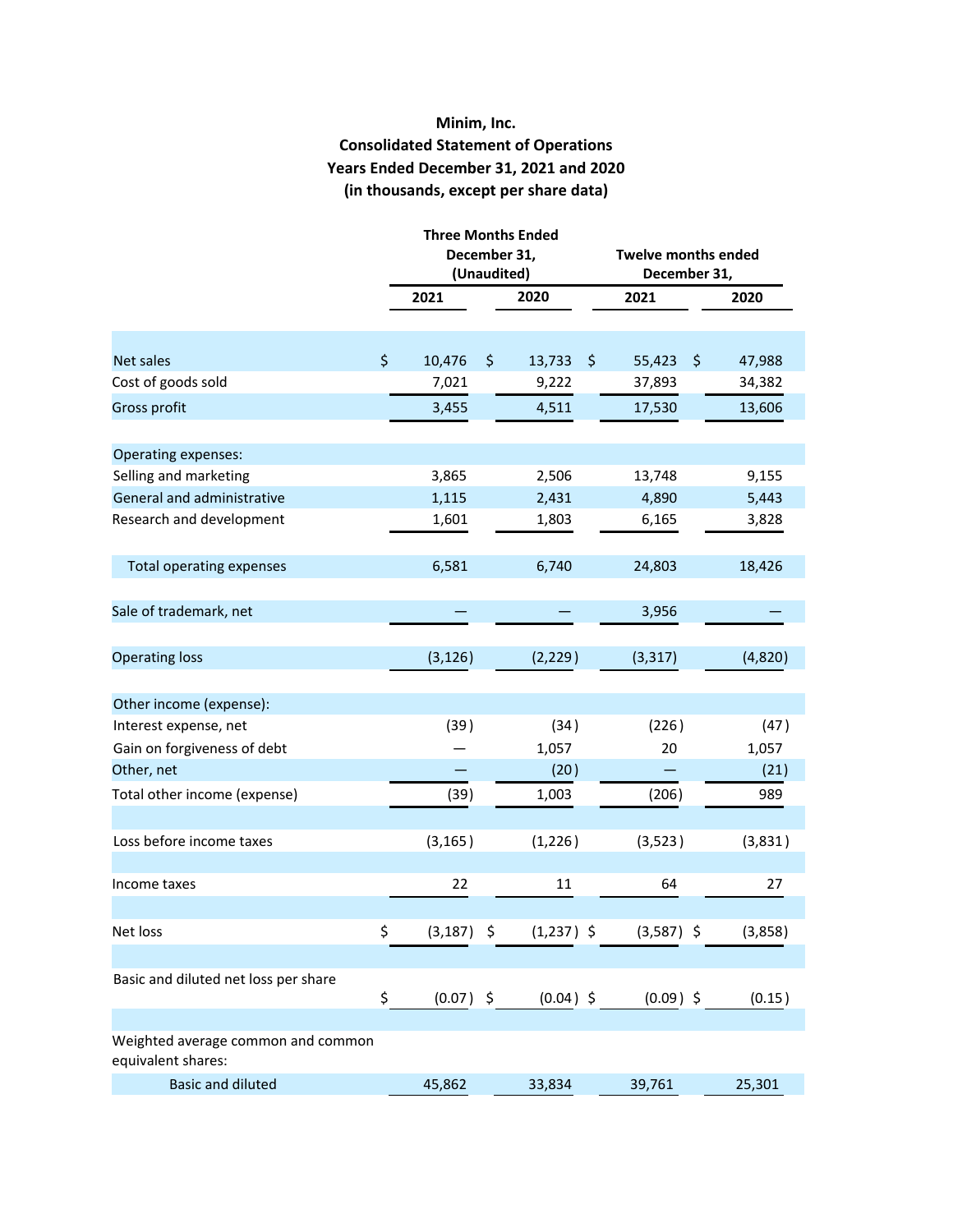#### **MINIM, INC.**

#### **Reconciliation of GAAP to Non-GAAP Measures**

#### **(Unaudited) (in thousands, except per share data)**

|                                                           | Three Months Ended December 31, |          |    |          |
|-----------------------------------------------------------|---------------------------------|----------|----|----------|
|                                                           | 2021                            |          |    | 2020     |
|                                                           |                                 |          |    |          |
| GAAP net loss to Non-GAAP Adjusted EBITDA reconciliation: |                                 |          |    |          |
| GAAP-based net loss                                       | \$                              | (3, 187) | \$ | (1,237)  |
| Add: Other income and taxes                               |                                 | 61       |    | (991)    |
| Add: Depreciation and Amortization                        |                                 | 208      |    | 96       |
| <b>GAAP-based EBITDA</b>                                  |                                 | (2,918)  |    | (2, 132) |
| Adjustments to GAAP-based EBITDA:                         |                                 |          |    |          |
| Add: GAAP sales net to revenue bookings                   |                                 | (442)    |    |          |
| Less: Sale of trademark, net                              |                                 |          |    |          |
| Add: Tariffs and air freight                              |                                 |          |    | 206      |
| Add: Merger deal costs                                    |                                 |          |    | 1,270    |
| Add: Stock-based compensation expense                     |                                 | 223      |    | 159      |
| Total adjustments                                         |                                 | (219)    |    | 1,634    |
| Non-GAAP-based Adjusted EBITDA                            | \$                              | (3, 137) | \$ | (498)    |
|                                                           |                                 |          |    |          |